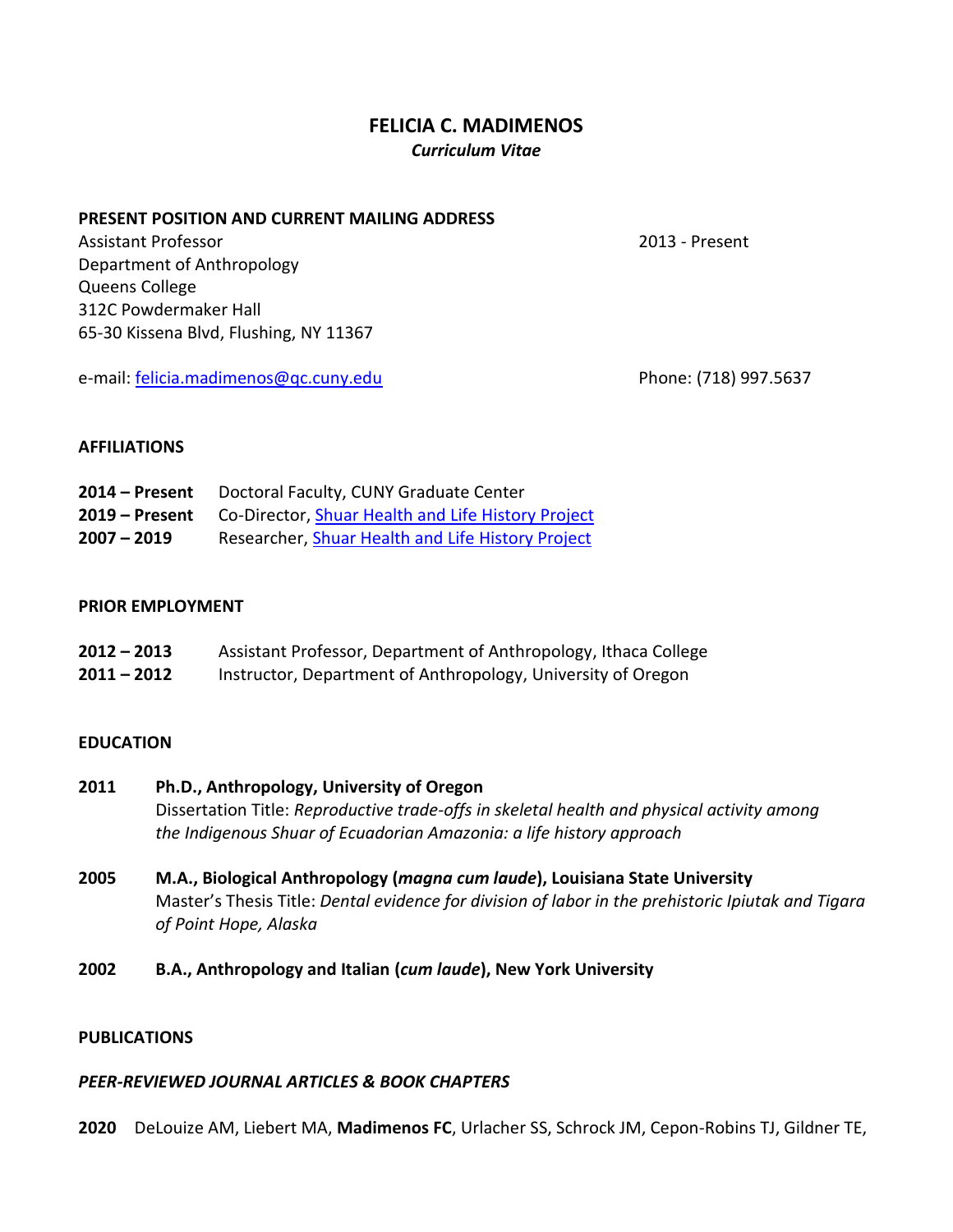Blackwell AD, Harrington CJ, Amir D, Snodgrass JJ, Sugiyama LS. Low prevalence of anemia among the Indigenous Shuar of Amazonian Ecuador. *Am J Hum Biol (submitted).*

- **2020** Gildner TE, Cepon-Robins TJ, Liebert MA, Urlacher SS, Schrock JM, Harrington CJ, **Madimenos FC**, Snodgrass JJ, Sugiyama LS. Market integration and soil-transmitted helminth infection patterns among indigenous Shuar of Amazonian Ecuador. *PLOS Neglected Tropical Diseases, (accepted with revisions).*
- **2020** Eick G, **Madimenos FC**, Cepon-Robins TJ, Devlin M, Kowal P, Sugiyama LS, Snodgrass JJ. Validation of an ELISA assay for osteocalcin, a marker of bone formation, in dried blood spots. *Am J Hum Biol* https://doi.org/10.1002/ajhb.23394.
- **2020 Madimenos FC,** Liebert MA, Cepon-Robins TJ, Urlacher SS, Snodgrass JJ, Sugiyama LS, Stieglitz J. Disparities in bone density among contemporary Amazonian forager-horticulturalists: Crosspopulation comparison of the Tsimane and Shuar. *Am J Phys Anthropol* 171(1). https://doi.org/10.1002/ajpa.23949.
- **2019** Cepon-Robins TJ, Gildner TE, Schrock J, Eick G, Bedbury A, Liebert M, Urlacher SS, **Madimenos FC**, Harrington CJ, Amir D, Bribiescas RG, Sugiyama LS, Snodgrass JJ. Soil-transmitted helminth infection and intestinal inflammation among the Shuar of Amazonian Ecuador. *Am J Phys Anthropol* 170(1):65-74. DOI: 10.1002/ajpa.23897.
- **2019** Christopher L, **Madimenos FC**, Bribiescas RG, Urlacher SS, Snodgrass JJ, Sugiyama LS, Pontzer H. High energy requirements and water throughput of adult Shuar forager-horticulturalists of Amazonian Ecuador. *Am J Hum Biol* e23223; DOI: 10.1002/ajhb.23223.
- **2018** Stagaman K, Cepon-Robins TJ, Liebert MA, Gildner TE, Urlacher SS, **Madimenos FC**, Guillemin K, Snodgrass JJ, Sugiyama LS, Bohannan BJ. Market integration predicts human gut microbiome attributes across a gradient of economic development. m*systems* 3(1):e00122-17; DOI: 10.1128/mSystems.00122-17.
- **2016** Gerber LM and **Madimenos FC.** 2016. Bone health in midlife women. In Biological measures of human experience across the lifespan: making visible the invisible. (Eds) LL Sievert and DE Brown. Springer Press. Pg. 255-273.
- **2016** Gildner TE, Cepon-Robins TJ, Liebert MA, Urlacher SS, **Madimenos FC**, Snodgrass JJ, Sugiyama LS. Regional variation in *Ascaris lumbricoides* and *Trichuris trichiura* infections by age cohort and sex: effects of market integration among the indigenous Shuar of Amazonian Ecuador. *J Physiol Anthropol* 35:28.
- **2016** Stieglitz J, **Madimenos FC**, Kaplan H, Gurven M. Calcaneal quantitative ultrasound indicates reduced bone status among physically active adult forager-horticulturalists. *J Bone Miner Res*  31(3):663-671.
- **2016** Urlacher SS, Blackwell AD, Liebert MA, **Madimenos FC**, Cepon‐Robins TJ, Gildner TE, Snodgrass JJ, Sugiyama LS. Physical growth of the Shuar: Height, weight, and BMI references for an indigenous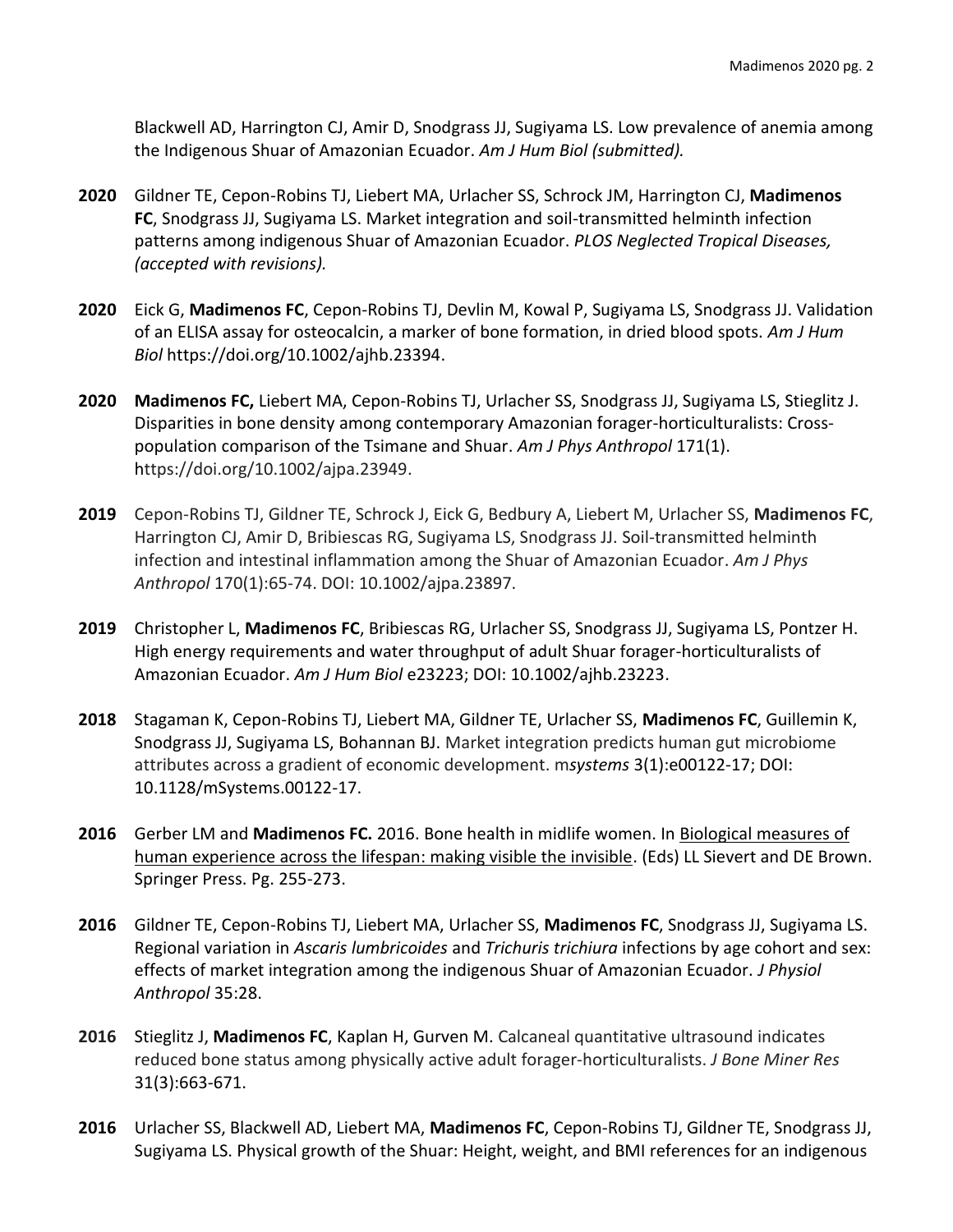Amazonian population. *Am J Hum Biol* 28(1):16-30.

- **2016** Urlacher SS, Liebert MA, Snodgrass JJ, Blackwell AD, Cepon-Robins TJ, Gildner TE, **Madimenos FC**, Amir D, Bribiescas RG, Sugiyama LS. Heterogeneous effects of market integration on subadult body size and nutritional status among the Shuar of Amazonian Ecuador. *Ann Hum Biol* 43:316- 329.
- **2015 Madimenos FC.** An evolutionary and life history perspective on osteoporosis. *Ann Rev Anthropol*  44:189-206.
- **2015 Madimenos FC**, Liebert MA, Cepon TJ, Snodgrass JJ, Sugiyama LS. Determining osteoporosis risk in older *Colono* adults from rural Amazonian Ecuador using calcaneal ultrasonometry. *Am J Hum Biol* 27: 139–142.
- **2015** Stieglitz J, Beheim BA, Trumble BC, **Madimenos FC**, Kaplan H, Gurven M. Low mineral density of a weight-bearing bone among adult women in a high fertility population. *Am J Phys Anthropol*  156:637-648.
- **2014** Cepon-Robins TJ, Liebert MA, Gildner TE, Urlacher SS, Colehour AM, Snodgrass JJ, **Madimenos FC**, Sugiyama LS. Soil-transmitted helminth prevalence and infection intensity among geographically and economically distinct Shuar communities in the Ecuadorian Amazon. *J Parasitol* 100(5):598-607.

## *Prior To Initial Appointment At Queens College*

- **2013** Liebert MA, Snodgrass JJ, Blackwell AD, **Madimenos FC**, Sugiyama LS. The effects of market integration on blood pressure, glucose, cholesterol, and triglyceride levels in an indigenous lowland Ecuadorian population. *Ann Hum Biol* 40(3):228-242. **Recipient of the Nick Norgan Award for best paper published in 2013.**
- **2012 Madimenos FC**, Snodgrass JJ, Liebert MA, Cepon TJ, Sugiyama LS. Reproductive effects on skeletal health in Shuar women of Amazonian Ecuador: a life history perspective. *Am J Hum Biol*  24(6):841-852*.*
- **2012** McDade TW, Tallman P, **Madimenos FC**, Liebert MA, Cepon TJ, Sugiyama LS, Snodgrass JJ. Analysis of variability of high sensitivity C-reactive protein in lowland Ecuador reveals no evidence of chronic low-grade inflammation. *Am J Hum Biol 24(5):675-681.*
- **2011** Blackwell AD, Gurven MD, Sugiyama LS, **Madimenos FC**, Liebert MA, Martin MA, Kaplan HS, Snodgrass JJ. Evidence for a peak shift in a humoral response to helminths: Age profiles of IgE in the Shuar of Ecuador, the Tsimane of Bolivia, and the U.S. NHANES. *PLoS Neglect Trop D* 5: e1218*.*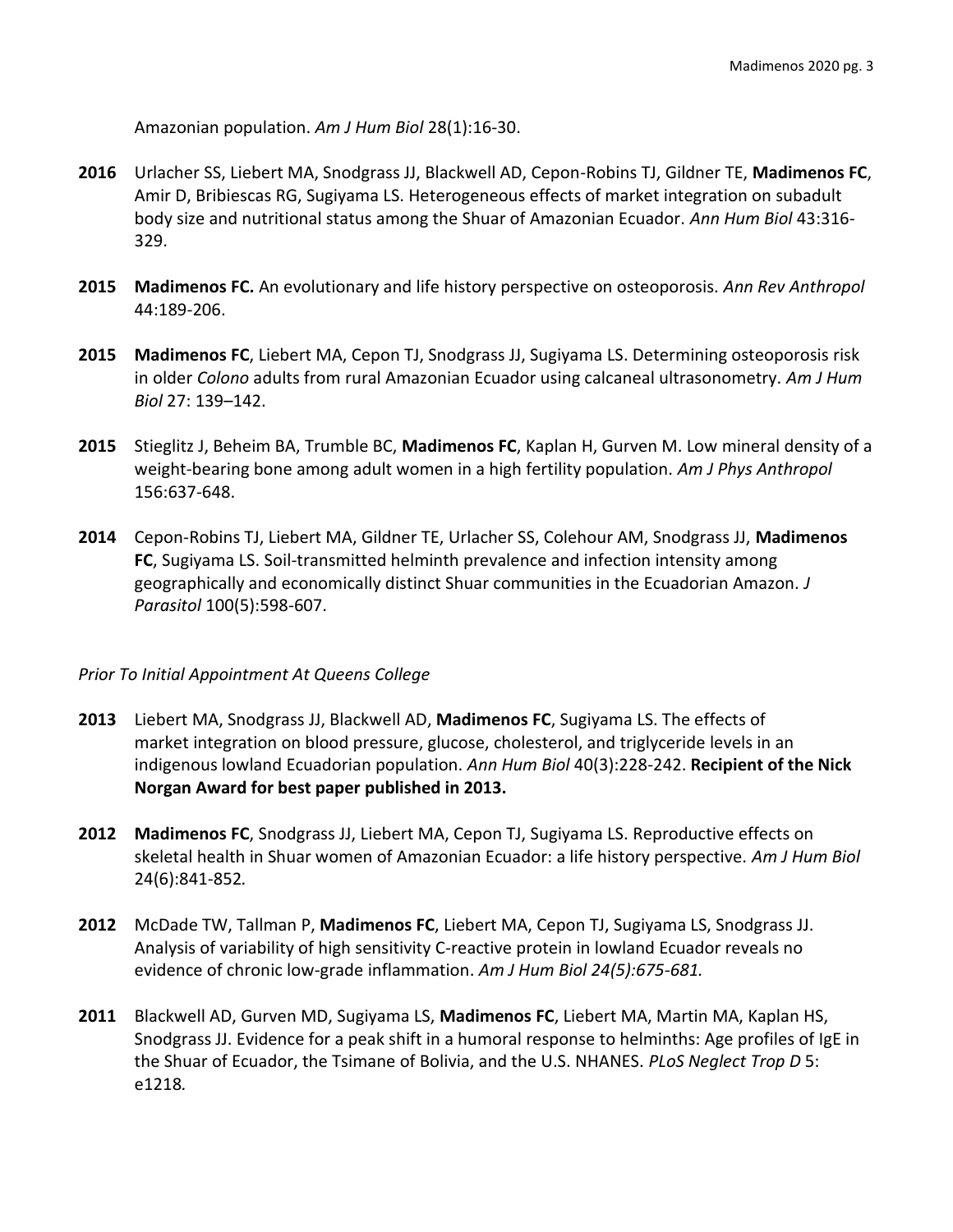- **2011 Madimenos FC**, Snodgrass JJ, Blackwell AB, Liebert MA, Sugiyama LS. Physical activity in an indigenous Ecuadorian forager-horticulturalist population as measured using accelerometry. *Am J Hum Biol* 23(4):488-497.
- **2011 Madimenos FC,** Snodgrass JJ, Blackwell AB, Liebert MA, Cepon TJ, Sugiyama LS. Normative calcaneal quantitative ultrasound data for the indigenous Shuar and non-Shuar *Colonos* of the Ecuadorian Amazon. *Archives of Osteoporos* 6:39-49.
- **2010** Blackwell AD, Snodgrass, JJ, **Madimenos FC**, Sugiyama LS. Life history, immune function, and intestinal helminths: Trade-offs among immunoglobulin E, C-reactive protein, and growth in an Amazonian population. *Am J Hum Biol* 22(6):836-848.
- **2010** Nelson GC, **Madimenos FC**. Obelionic cranial deformation in the Puebloan Southwest. *Am J Phys Anthropol* 143(3):465-472.

### *BOOK REVIEWS*

- **2018 Madimenos FC.** Book Review: Arc of Life: Evolution and Health across the Life Course. *Am J Hum Biol,* [https://doi.org/10.1002/ajhb.23117.](https://doi.org/10.1002/ajhb.23117)
- **2015 Madimenos FC**. Book Review: Disasters in Field Research. *Am J Hum Biol* 27(5):742-743.

#### *ONLINE WRITINGS*

- **2015 Madimenos FC.** Life history trade-offs with skeletal health among the indigenous Shuar of Amazonian Ecuador. New York Consortium in Evolution Primatology (NYCEP): Research Highlights. May 11.<http://nycep.webfactional.com/research/life-history-trade-offs.html>
- **2013 Madimenos FC**. Engaging Shuar communities through collaborative health education: Enhancing participant agency in indigenous health research. The Wenner Gren Blog: Engaged Anthropology Grant. [http://blog.wennergren.org/2013/11/engaged-anthropology-grant](http://blog.wennergren.org/2013/11/engaged-anthropology-grant-madimenos/)[madimenos/](http://blog.wennergren.org/2013/11/engaged-anthropology-grant-madimenos/)

#### *PUBLISHED ABSTRACTS*

- **2019** Gildner TE, Sugiyama LS, Liebert MA, Schrock JM, Urlacher SS, Amir D, Harrington CJ, Cepon-Robins TJ, **Madimenos FC**, Bribiescas RG, Snodgrass JJ. Diurnal testosterone patterns among Shuar men of Amazonian Ecuador: Variation in association with body mass and age. *Am J Hum Biol* e23213:19.
- **2019** Levy SB, Sancilio A, Christopher L, **Madimenos FC**, Urlacher SS, Snodgrass JJ, Sugiyama LS, Pontzer H, Bribiescas RG. An assessment of urinary triiodothyronine (T3) levels as a biomarker of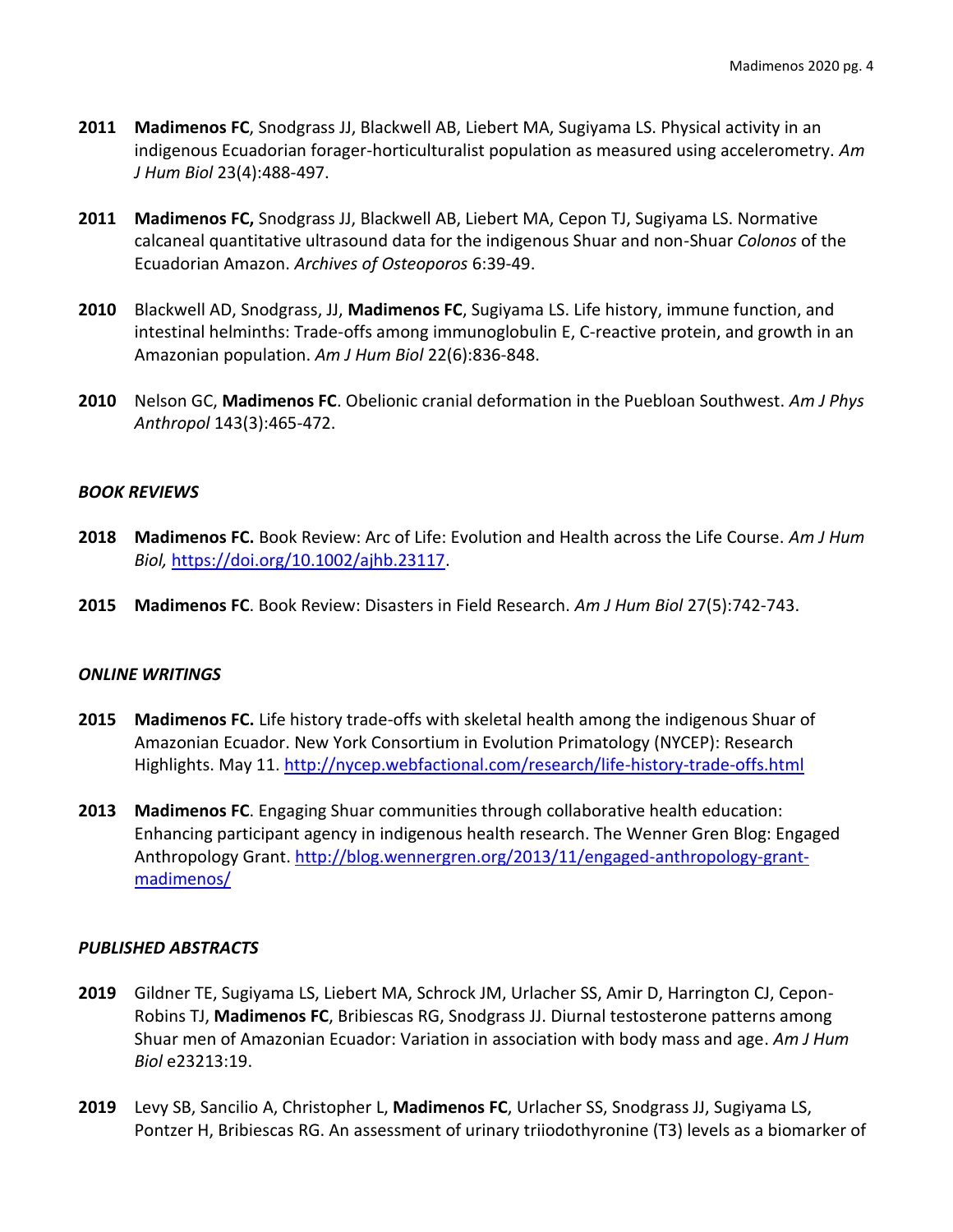thyroid hormone action: preliminary data from the Shuar Health and Life History Project. *Am J Hum Biol* e23213:31.

- **2019 Madimenos FC,** Eick G, Snodgrass JJ**.** Improving health care accessibility to participants through point-of-care technologies. *Am J Phys Anthropol* 168(S68)*:*151 **(Invited session).**
- **2019** Shattuck-Heidorn H, Eick G, Kramer KL, Sugiyama LS, Champang M, **Madimenos FC**, Snodgrass JJ, Ellison PT. Comparisons of C-reactive protein and metabolic syndrome in first generation US immigrants and those remaining in home communities in Ecuador. *Am J Hum Biol* e23213:48.
- **2019** Treadway AM, Liebert MA, **Madimenos FC**, Urlacher SS, Cepon-Robins TJ, Gildner TE, Blackwell AD, Snodgrass JJ, Sugiyama LS. Secular trends in cardiovascular and metabolic health among the Indigenous Shuar of Amazonian Ecuador. *Am J Phys Anthropol* 168(S68):249.
- **2019** Urlacher SS, Snodgrass JJ, Dugas LR, **Madimenos FC**, Pontzer H. The energetic ecology of childhood: Tradeoffs in energy allocation and the impact of market integration on ontogeny and health. *Am J Hum Biol* e23213*:*58.
- **2018** Cepon-Robins TJ, Gildner TE, Schrock J, Eick G, Bedbury A, Liebert MA, Urlacher SS, **Madimenos FC**, Harrington C, Amir D, Bribiescas RG, Sugiyama LS, Snodgrass JJ. Immune response to soiltransmitted helminths is associated with reduced intestinal inflammation – preliminary evidence from Amazonian Ecuador. *Am J Phys Anthropol* 165(S66):44.
- **2018** Gildner TE, Urlacher SS, Liebert MA, Cepon-Robins TJ, Schrock J, **Madimenos FC**, Harrington C, Snodgrass JJ, Sugiyama LS. Lifestyle changes in immune function: Associations between immunoglobulin E levels and market integration among indigenous Shuar from Amazonian Ecuador. *Am J Phys Anthropol* 165(S66):98.
- **2018** Gildner TE, Liebert MA, Schrock J, Urlacher SS, Harrington C, Cepon-Robins TJ, **Madimenos FC**, Bribiescas RG, Sugiyama LS, Snodgrass JJ. Salivary testosterone and adiposity among Shuar men: body composition variation in an indigenous, subsistence population. *Am J Hum Biol* 30(2):15.
- **2018** Liebert MA, Cepon-Robins TJ, Gildner TE, Urlacher SS, **Madimenos FC**, Harrington CJ, Bribiescas RG, Sugiyama LS, Snodgrass JJ. Diurnal cortisol rhythms and helminth infection intensity among the indigenous Shuar of Amazonian Ecuador: Examining immune-endocrine interactions in a subsistence-based population. *Am J Hum Biol* 30(2):26.
- **2018 Madimenos FC**, Liebert MA, Urlacher SS, Harrington CH, Cepon-Robins TJ, Gildner TE, Snodgrass JJ, Sugiyama LS. Shuar childhood and adolescent bone density documented across varying degrees of market integration. *Am J Phys Anthropol* 165(S66):164.
- **2018 Madimenos FC**, Stieglitz J, Liebert MA, Cepon-Robins T, Urlacher SS, Snodgrass JJ, Sugiyama LS. Cross-population comparison of skeletal health among indigenous Bolivian Tsimane and Ecuadorian Shuar of Amazonia. *Am J Hum Biol* 30(2):26.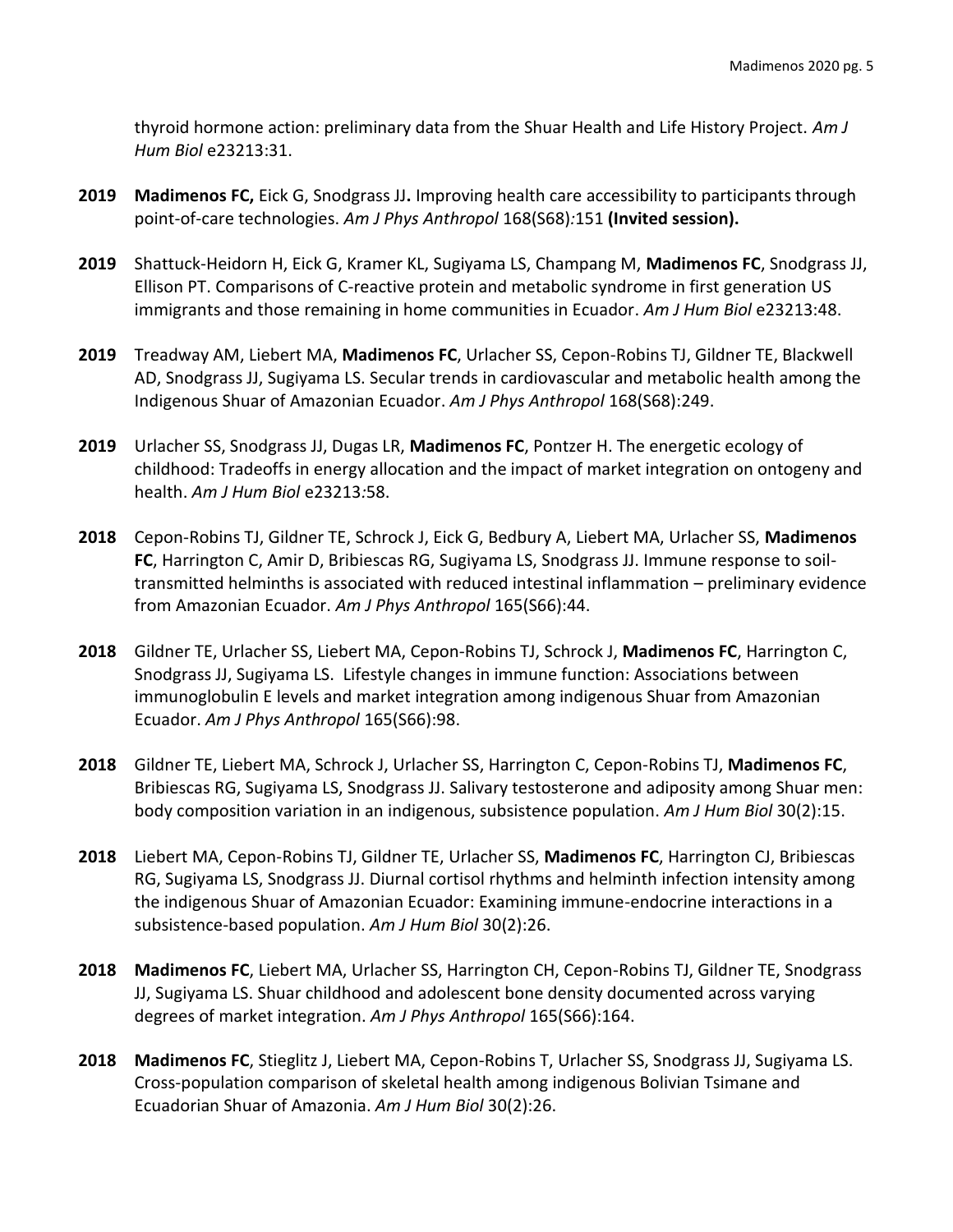- **2017** Cepon-Robins TJ, Gildner TE, Liebert MA, Urlacher SS, **Madimenos FC**, Harrington CJ, Snodgrass JJ, Sugiyama LS. The Shuar Health and Life History Project: Tapeworm infection and demographic/lifestyle measures among an indigenous population from Amazonian Ecuador. *Am J Hum Biol* 29(2):7.
- **2017** Gildner TE, Liebert MA, Cepon-Robins TJ, Bribiescas RG, Sugiyama LS, Urlacher SS, Shrock JM, Harrington CJ, **Madimenos FC**, Snodgrass JJ. Associations between testosterone levels and parasite load: Testing life history tradeoffs among indigenous Shuar men from Amazonian Ecuador. *Am J Phys Anthropol* 162(S64):194.
- **2017** Hallett E, Eick G, Barrett T, Liebert MA, Cepon-Robins TJ, Gildner TE, Urlacher SS, **Madimenos FC**, Sugiyama LS, Snodgrass JJ. The Shuar Health and Life History Project: Chronic helminth infection is associated with kidney function in an indigenous Ecuadorian forager-horticulturalist population. *Am J Hum Biol* 29(2):19.
- **2017** Liebert MA, Urlacher SS, **Madimenos FC**, Snodgrass JJ, Gildner TE, Cepon-Robins TJ, Bribiescas RG, Sugiyama LS. Diurnal cortisol rhythms among the indigenous Shuar of Amazonian Ecuador: individual differences by age, sex, and body composition across the lifespan. *Am J Hum Biol* 29(2):28.
- **2017 Madimenos FC**, Liebert MA, Urlacher SS, Cepon-Robins TJ, Gildner TA, Harrington CJ, Snodgrass JJ, Sugiyama LS, Documenting the changing reproductive landscape among Shuar females from Amazonian Ecuador. *Am J Phys Anthropol* 162(S64):272.
- **2016** Amir D, Dunham Y, Liebert M, Snodgrass J, Urlacher S, **Madimenos FC**, Sugiyama LS, Bribiescas RG. Environmental reliability, inter-temporal choice, and risky decision-making among Shuar children. *Am J Hum Biol* 28(2):267.
- **2016** Barrett TM, Liebert MA, Eick G, Ridgeway-Diaz JG, **Madimenos FC**, Blackwell AD, Sugiyama LS, Snodgrass JJ. The interrelationship of cytomegalovirus and Epstein-Barr virus antibodies among Shuar of Amazonian Ecuador. *Am J Phys Anthropol* 159(S62):87.
- **2016** Cepon-Robins TJ, Gildner TE, Liebert MA, Urlacher SS, **Madimenos FC**, Sugiyama LS, Snodgrass JJ. Soil-transmitted helminths and immune function: *Ascaris lumbricoides*, but not *Trichuris trichiura*, is associated with lower adult-levels of C-reactive protein among the Shuar of Ecuadorian Amazonia. *Am J Hum Biol* 28(2):271.
- **2016** Gildner TE, Liebert LM, Bribiescas RG, Sugiyama LS, Urlacher SS, Cepon-Robins TJ, **Madimenos FC**, Snodgrass JJ. Diurnal testosterone variation among indigenous Shuar men from Amazonian Ecuador. *Am J Phys Anthropol* 159(S62):154.
- **2016** Liebert MA, **Madimenos FC,** Urlacher SS, Gildner TE, Cepon-Robins TJ, Snodgrass JJ, Sugiyama LS. The embodiment of market integration: Modeling in cultural consonance among Shuar children of Amazonian Ecuador. *Am J Phys Anthropol* 159(S62):44.
- **2016 Madimenos FC**, Liebert MA, Urlacher SS, Cepon-Robins TJ, Gildner TE, Harrington C, Snodgrass JJ,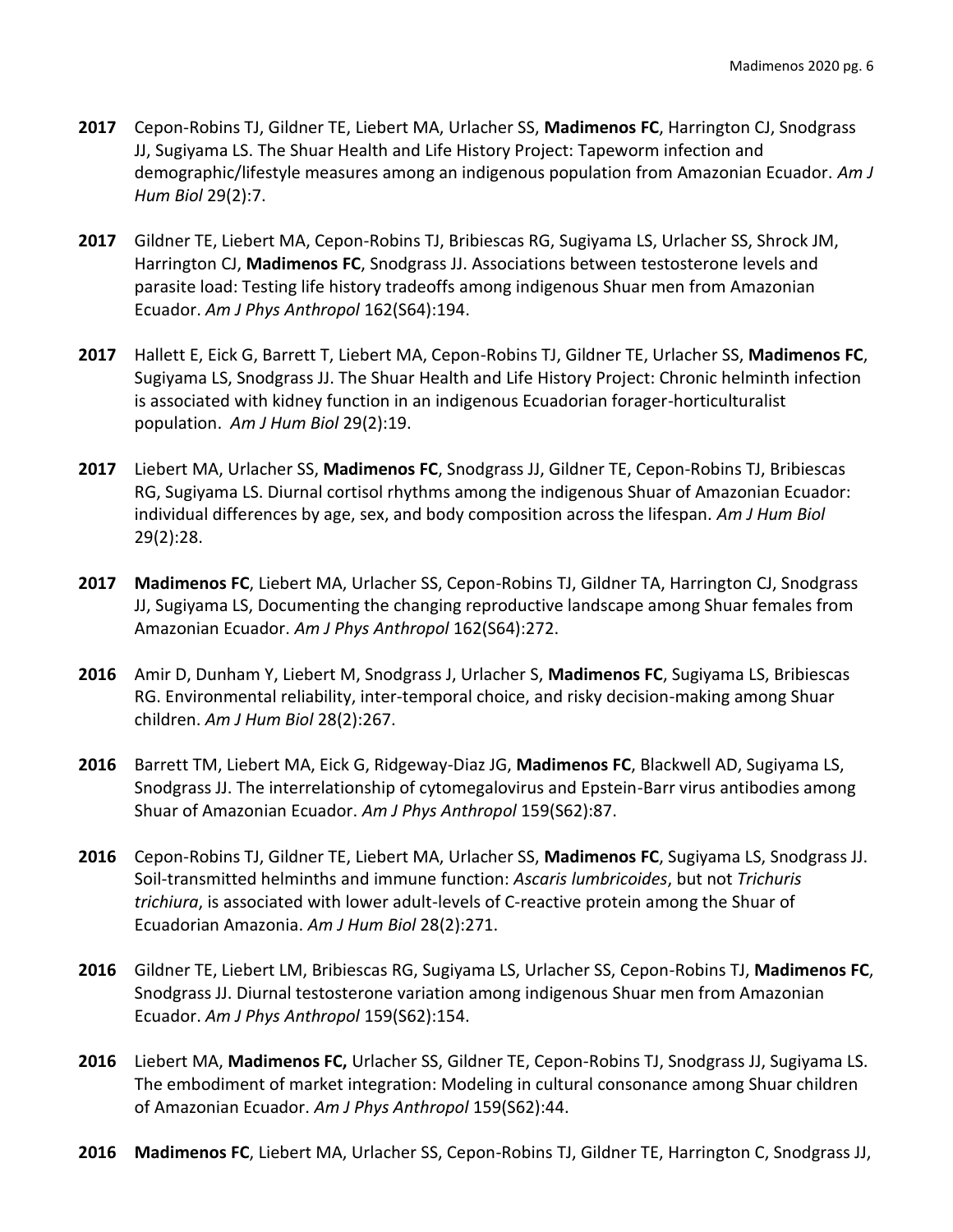Sugiyama LS. Bone mineral density is associated with waist circumference and blood pressure but not lipid profile among the Amazonian Shuar of Ecuador. *Am J Phys Anthropol* 159(S62):215.

- **2016** Stieglitz J, **Madimenos FC**, Kaplan H, Gurven M. High osteoporosis risk among physically active forager-horticulturalists. *Am J Phys Anthropol* 159(S62):303.
- **2016** Sugiyama LS, Liebert MA, **Madimenos FC**, Blackwell AD, Urlacher SS, Cepon-Robins TJ, Gildner T, Bribiescas R, Snodgrass JJ. From Foraging to Facebook: market integration and health among the Shuar of Southeastern Ecuador. *Am J Phys Anthropol* 159(S62):307.
- **2015** Cepon-Robins TJ, Gildner TE, Liebert MA, Urlacher SS, **Madimenos FC**, Snodgrass JJ, Sugiyama LS. The Shuar Health and Life History Project: Testing the Hygiene Hypothesis-soil transmitted helminth infection and immune dysregulation among the Shuar of Amazonian Ecuador. *Am J Phys Anthropol* 60:104.
- **2015** Gildner TE, Cepon-Robins TJ, Liebert MA, Urlacher SS, Snodgrass JJ, **Madimenos FC**, Sugiyama LS. The Shuar Health and Life History Project: Market integration, age, and intestinal helminth intensity among an indigenous lowland Euadorian population. *Am J Hum Biol* 27:250.
- **2015** Liebert MA, Ridgeway-Diaz JG, Snodgrass JJ, **Madimenos FC**, Blackwell AD, Cepon-Robins TJ, Sugiyama LS. The Shuar Health and Life History Project: Lifestyle incongruity and immune function among the Indigenous Shuar of Amazonian Ecuador. *Am J Hum Biol* 27:251.
- **2015 Madimenos FC**, Sugiyama LS. Shuar Health and Life History Project: Varieties of collaborative research and the translation of scientific research in Amazonian Ecuador. *Am J Phys Anthropol*  60:210.
- **2015** Stieglitz J, Beheim B, Trumble B, **Madimenos FC**, Kaplan H, Gurven M. Low mineral density of a weight-bearing bone among adult women in a high fertility population. *Am J Phys Anthropol* 60: 297.
- **2015** Urlacher SS, Blackwell AD, Liebert MA, **Madimenos FC**, Snodgrass JJ, Sugiyama LS. The Shuar Health and Life History Project: Height, weight and body mass index references for the indigenous Shuar of Ecuador. *Am J Hum Biol* 27:252.
- **2014** Antón SC, Middleton ER, **Madimenos FC**, Snodgrass JJ. Integrating datasets in biological anthropology: an introduction to the Bones and Behavior Project. *Am J Phys Anthropol* 153(S58): 68.
- **2014** Cepon-Robins TJ, Antón SC, Crowder CM, Duren DL, Fernandez-Duque E, Leigh SR, **Madimenos FC**, McGraw WS, Middleton ER, Rainwater CW, Schmitt CA, Sherwood RJ, Stinson S, Stubblefield P, Turner TR, Valeggia C, Snodgrass JJ. Next steps and best practices in primatology, human biology, forensic anthropology, and paleoanthropology for the Bones and Behavior Project. *Am J Phys Anthropol* 153(S58):92.
- **2014** Cepon-Robins TJ, Liebert MA, Gildner TE, **Madimenos FC**, Urlacher SS, Blackwell AD, Snodgrass JJ,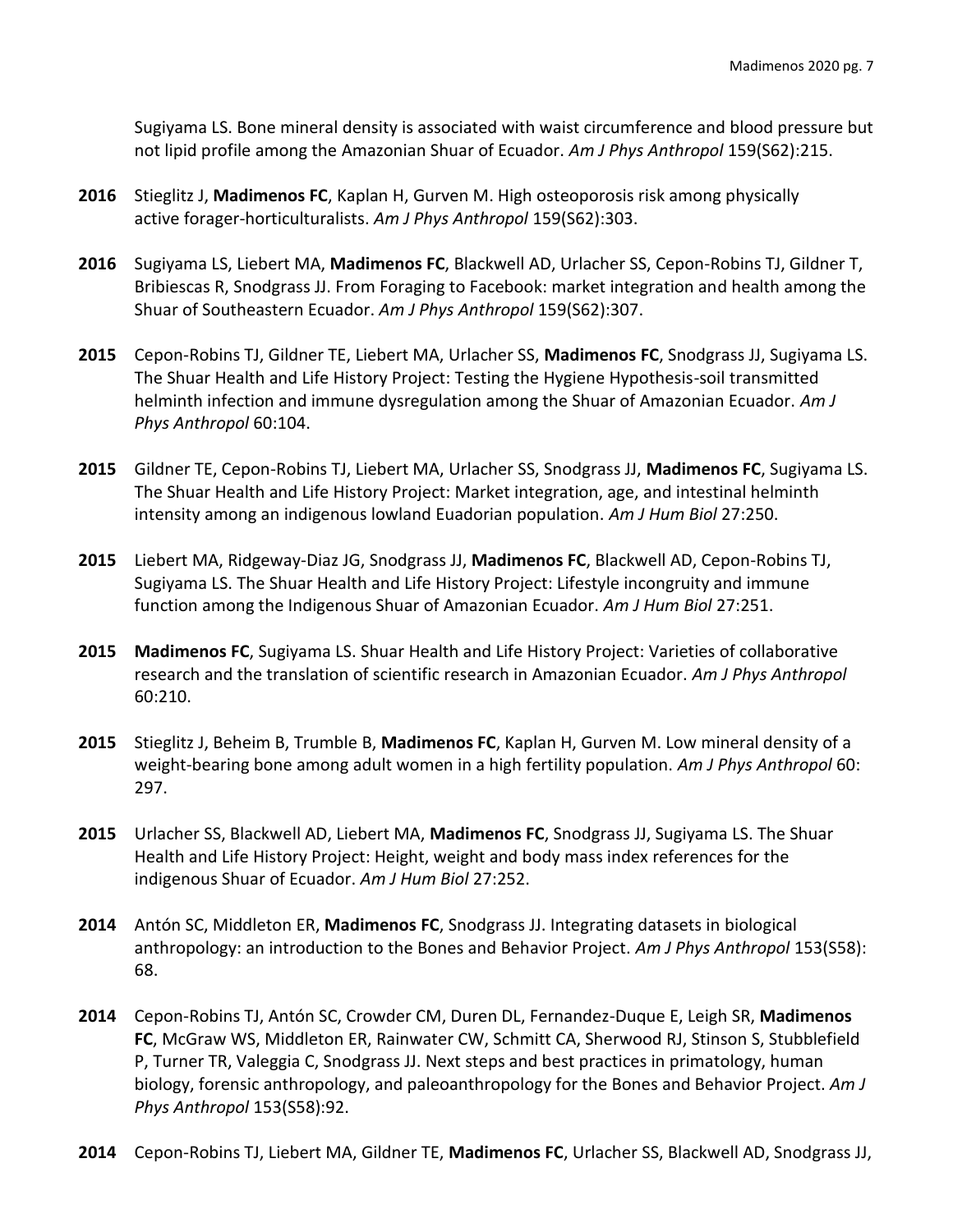Sugiyama LS. The Shuar Health and Life History Project: Chronic and infectious disease burden among the Shuar – The complicated nature of epidemiological transitions. *Am J Hum Biol*  26(2):261.

- **2014** Liebert MA, Snodgrass JJ, Urlacer SS, Cepon-Robins TJ, Gildner TE, **Madimenos FC**, Colehour AM, Bribiescas RG, Sugiyama LS. The Shuar Health and Life History Project: The role of market integration and life history trade-offs on diurnal cortisol among Indigenous Shuar children of Amazonian Ecuador. *Am J Hum Biol* 26(2):270.
- **2014 Madimenos FC**, Antón SC, Snodgrass JJ. 2014. The Bones and Behavior Project protocol for the standardization of human skeletal measurements. *Am J Phys Anthropol* 153(S58):174*.*
- **2014 Madimenos FC**, Liebert MA, Cepon-Robins TJ, Gildner TE, Urlacher SS, Blackwell AD, Snodgrass JJ, Sugiyama LS. The Shuar Health and Life History Project. Hypertriglyceridemia among Cross-Cutucu Shuar – Exploring etiologies and prevention strategies. *Am J Hum Biol* 26(2):235-288.
- **2014** Sugiyama LS, **Madimenos FC**, Liebert MA, Urlacher SS, Cepon-Robins TJ, Blackwell AD, Gildner TE, Gandolfo TR, Colehour A, Bribiescas RG, Snodgrass JJ. Get a grip on phenotypic quality: Shuar Health and Life History Project analysis of grip strength indicates its utility as an indicator of phenotypic quality and health. *Am J Phys Anthropol* 153(S58):249.

#### *Prior To Initial Appointment At Queens College*

- **2013** Cepon-Robins TJ, Gildner TE, Liebert MA, Colehour AM, Urlacher SS, Snodgrass JJ, **Madimenos FC**, Sugiyama LS. The Shuar Health and Life History Project: Market integration, avoidance behavior, and intestinal helminthes among an indigenous lowland Ecuadorian population. *Am J Hum Biol* 25(2):253-254.
- **2013 Madimenos FC**, Liebert MA, Cepon TJ, Tallman P, Snodgrass JJ, Sugiyama LS, McDade TW. Determining ovarian follicle reserve from Anti-Mullerian hormone as detected using dried blood spots gathered in a remote field setting. *Am J Phys Anthropol (Supp) 56:185-186.* **(Invited to present at Plenary Poster Session).**
- **2012** Cepon TJ, Liebert MA, Urlacher SS, Snodgrass JJ, **Madimenos FC**, Sugiyama LS. The Shuar Health and Life History Project: the effects of market integration on intestinal helminth levels among the Shuar of Amazonian Ecuador. *Am J Hum Biol* 24:222.
- **2012** Liebert MA, Snodgrass JJ, Cepon TJ, Urlacher SS, **Madimenos FC**, Sugiyama LS. The Shuar Health and Life History Project: The relationship between market integration and diurnal salivary cortisol rhythms of children in an indigenous lowland Ecuadorian population. *Am J Hum Biol* 24:232.
- **2012 Madimenos FC**, Snodgrass JJ, Liebert MA, Cepon TJ, Sugiyama LS. The Shuar Health and Life History Project: lifestyle and dietary correlates of skeletal health among the indigenous Shuar and non-Shuar *Colonos* of Ecuadorian Amazonia. *Am J Phys Anthropol* 147:199-200.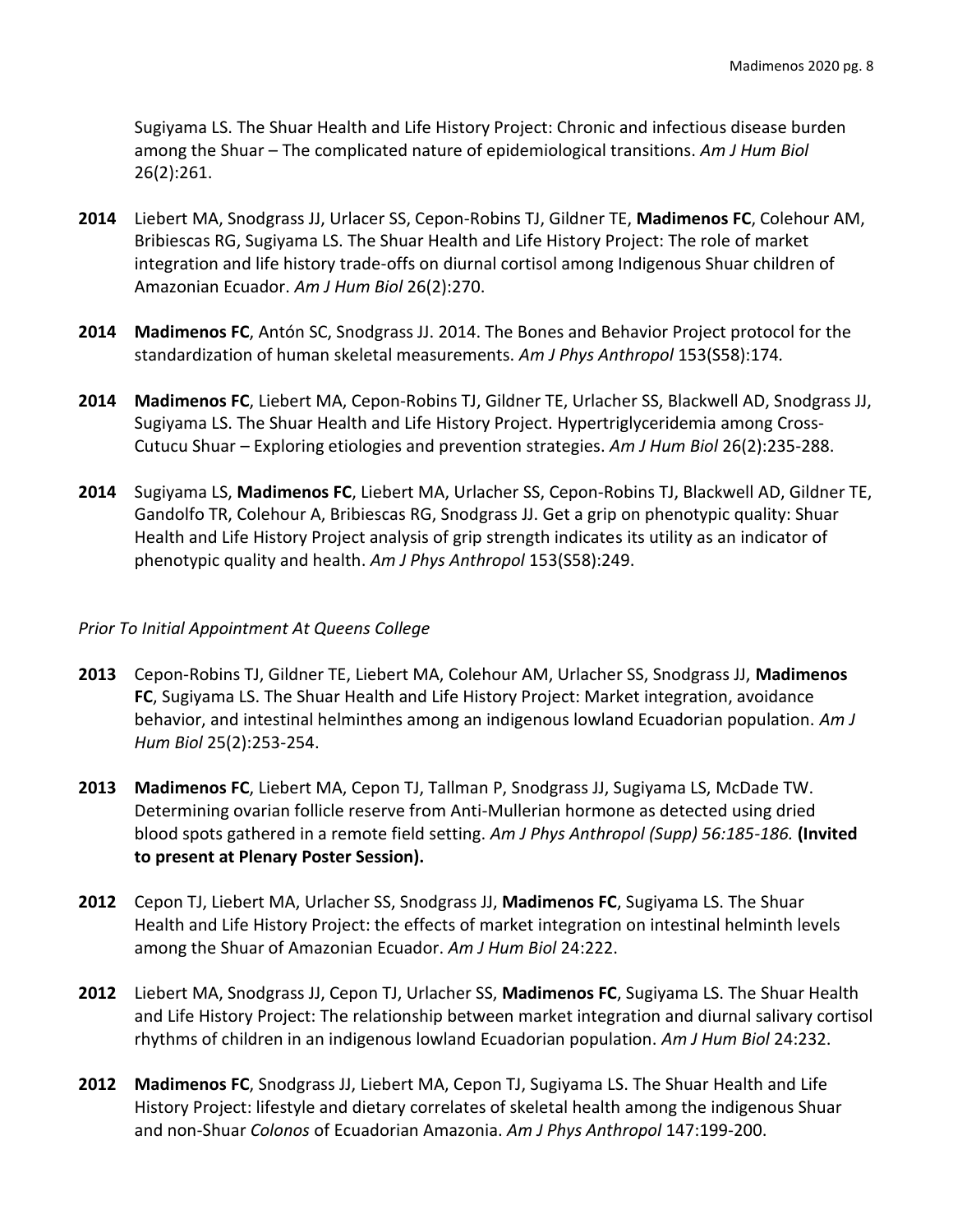- **2012** Sugiyama LS, **Madimenos FC**, Liebert MA, Blackwell AD, Cepon TJ, Snodgrass JJ. The Shuar Health and Life History Project: measures of market integration and their effects on health among Indigenous Shuar of Ecuadorian Amazonia. *Am J Hum Biol* 24:244.
- **2012** Tallman PA, Liebert MA, **Madimenos FC**, Cepon TJ, Sugiyama LS, Snodgrass JJ, McDade TW. The Shuar Health and Life History Project: Somatic symptoms in the Shuar of the Ecuadorian Amazon, "idioms of distress", immune dysregulations, or both? *Am J Hum Biol* 24:244.
- **2011** Blackwell AD, Gurven M, Sugiyama LS, **Madimenos FC**, Liebert MA, Martin M, Kaplan H, Snodgrass JJ. Can higher pathogen prevalence lead to better growth? Epidemiological patterns in growth and immunoglobulin E in two Amazonian populations. *Am J Hum Biol* 23(2):252.
- **2011** Cepon TJ, Liebert MA, **Madimenos FC**, Sugiyama LS, Blackwell AD, Leonard WR, Tarskaia LA, Klimova TM, Krivoshapkin VG, Snodgrass JJ. Variation in cardiovascular disease risk in response to market integration in two transitioning populations. *Am J Phys Anthropol* 144 S(52):107.
- **2011** Liebert MA, Snodgrass JJ, Blackwell AD, **Madimenos FC**, Cepon TJ, Sugiyama LS. The Shuar Health and Life History Project: immunoglobulin E, C-reactive protein, and cardiovascular and metabolic health among the indigenous Shuar of Ecuador. *Am J Hum Biol* 23(2):264.
- **2011 Madimenos FC**, Snodgrass JJ, Blackwell AD, Liebert MA, Sugiyama LS. Reproductive trade-offs and bone health among Shuar and Colonos females from Amazonian Ecuador. *Am J Hum Biol* 23(2):264. **Recipient of** *E.E. Hunt Prize for Exceptional Student Presentation***.**
- **2011** Rueckert TJ, Snodgrass JJ, Liebert MA, **Madimenos FC**, Blackwell AD, Sugiyama LS. The Shuar health and life history project: effects of market integration and diet on hemoglobin in two lowland Ecuadorian populations. *Am J Hum Biol* 23(2):275.
- **2011** Ridgeway-DiazJG, Shattuck-Faegre H, Blackwell AD, **Madimenos FC**, Liebert MA, Squires EC, Sugiyama LS, Snodgrass JJ. The Shuar health and life history project: Epstein-Barr virus and market integration in the indigenous Shuar of Ecuadorian Amazonia. *Am J Hum Biol* 23(2):274.
- **2011** Shattuck-Faegre H, Ridgeway-Diaz JG, Blackwell AD, **Madimenos FC**, Liebert MA, Squires EC, Sugiyama LS, and Snodgrass JJ. The Shuar Health and Life History Project: immune pathways and Epstein-Barr virus. *Am J Hum Biol* 23(2):276.
- **2010** Blackwell AD, Snodgrass JJ, Gurven M, Kaplan H, **Madimenos FC**, Liebert MA, Sugiyama LS. Exposure to parasites and development of immune response: age profile of immunoglobulin E (IgE) in the Shuar of Easter Ecuador, the Tsimane of Bolivia, and the U.S. NHANES. *Am J Phys Anthropol* 141(S50):68.
- **2010** Liebert MA, Snodgrass JJ, Blackwell AD, **Madimenos FC**, Sugiyama LS. The implications of varying degrees of market integration on blood pressure, glucose, cholesterol, and triglyceride levels in an indigenous lowland Ecuadorian population. *Am J Hum Biol* 22(2):260.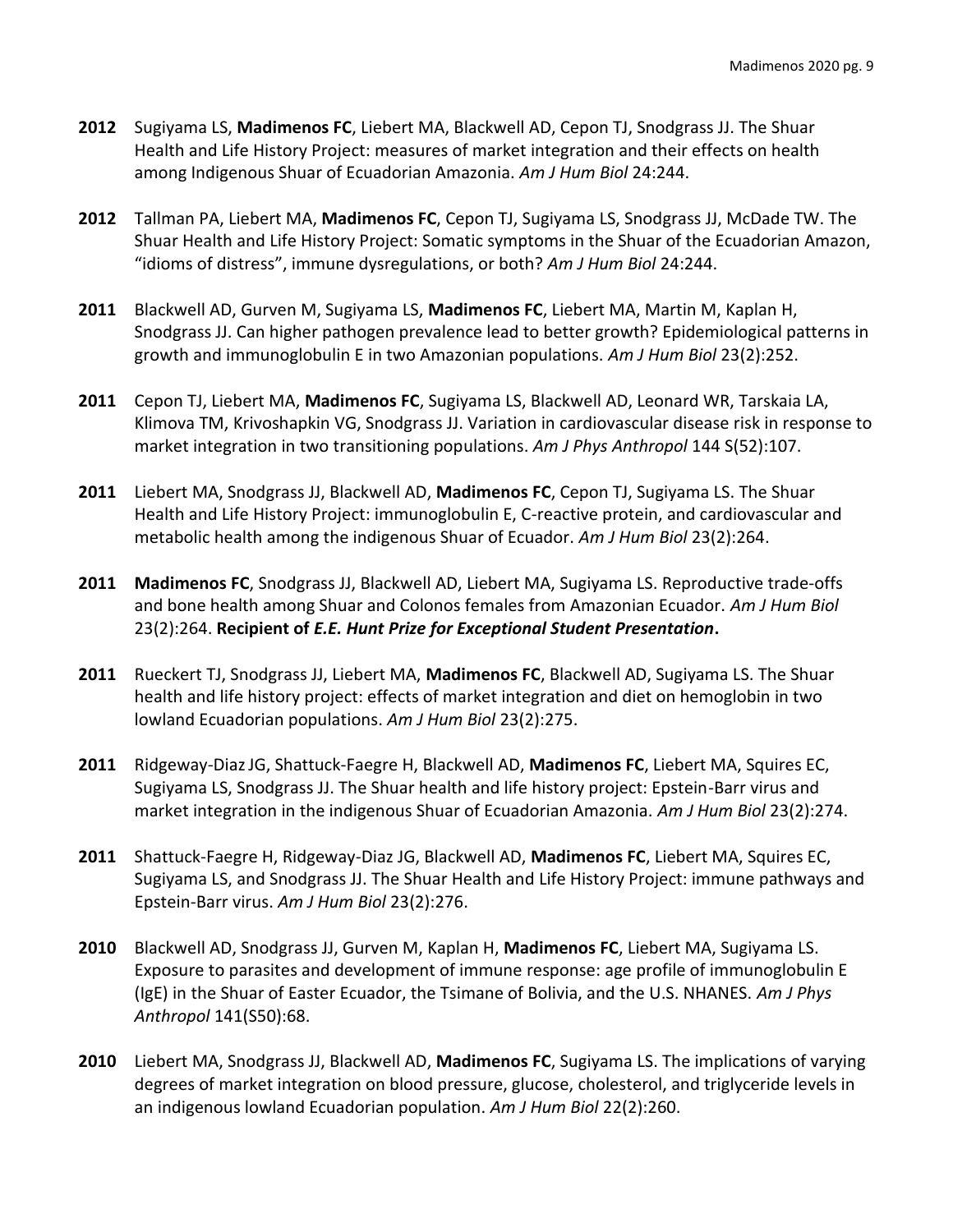- **2010** Liebert MA, Snodgrass JJ, Blackwell AD, **Madimenos FC**, Sugiyama LS. The effects of market integration on blood pressure, glucose, cholesterol, and triglyceride levels in an indigenous lowland Ecuadorian population. *Proc AAAS* 29(1):77.
- **2010 Madimenos FC**, Snodgrass JJ, Blackwell AD, Liebert MA, Sugiyama LS. Reproductive history and bone health among female Shuar and Colonos from the Ecuadorian Amazon. *Proc AAAS* 29(1):76- 77.
- **2010 Madimenos FC**, Cepon TJ, Snodgrass JJ, Sugiyama LS. Corroborating accelerometry-based physical activity data with self-report data. *Am J Hum Biol* 22(2):261.
- **2010 Madimenos FC**, Liebert MA, Snodgrass JJ, Blackwell AD, Sugiyama LS. A profile of bone health in an Ecuadorian forager-horticulturalist population. *Am J Phys Anthropol* 141(S50):160.
- **2010** Sugiyama LS, Snodgrass JJ, Blackwell AD, **Madimenos FC**, Liebert MA. Effects of diet, household economy, and social stress on growth and health of indigenous Shuar of Ecuadorian Amazonia. *Am J Hum Biol* 22(2):271.
- **2010** Ridgeway-Diaz JG, Sugiyama LS, Snodgrass JJ, Blackwell AD, **Madimenos FC**, Liebert MA. Effects of diet and household economy on growth and health of indigenous Shuar of Ecuadorian Amazonia. *Proc AAAS* 29(1):77.
- **2010** Stubblefield PS, Anton SC, Snodgrass JJ, Crowder C, Di Fiore A, Duren DL, Fernandez-Duque E, Leonard WR, Leigh SR, **Madimenos FC**, McGraw S, Middleton E, Schmitt CA, Sherwood RJ, Turner RT, Valeggia CR, White FJ. Integrative measurement protocols incorporating morphometric and behavioral research tools from forensic anthropology, human biology and primatology. *Proc Amer Acad Sci* 16:366.
- **2009** Antón SC, Snodgrass JJ, Crowder C, Di Fiore A, Duren DL, Fernandez-Duque E, Leonard WR, Leigh SR, **Madimenos FC**, McGraw WS, Middleton E. Schmitt C, Sherwood RJ, Stinson S, Stubblefield P, Turner T, Valeggia CR, White FJ. Integrative measurement protocol for morphological and behavioral research in human and nonhuman primates. *Am J Phys Anthropol* 138(S48):78.
- **2009** Blackwell AD, Snodgrass JJ, **Madimenos FC**, Cepon TJ, Gandolfo TR, Liebert MA Sugiyama LS. Trade-offs in immune function and growth in a rural Amazonian village. *Am J Hum Biol* 21(2):247.
- **2009** Gandolfo TR, Snodgrass JJ, Blackwell AD, **Madimenos FC**, Cepon TJ, Sugiyama LS. Shuar sleep patterns: a preliminary study of sleep duration and quality in an Indigenous Amazonian society*. Am J Hum Biol* 21(2):254.
- **2009 Madimenos FC**. Dental evidence for subsistence strategy differences in pre-contact Ipiutak and Tigara of Point Hope, Alaska. *Am J Phys Anthropol* 138(S48):180.
- **2009 Madimenos FC**, Snodgrass JJ, Blackwell AD, Cepon TJ, Gandolfo TR, Sugiyama LS. Physical activity measured using accelerometry in an indigenous lowland Ecuadorian population. *Am J Hum Biol*  20(2):260.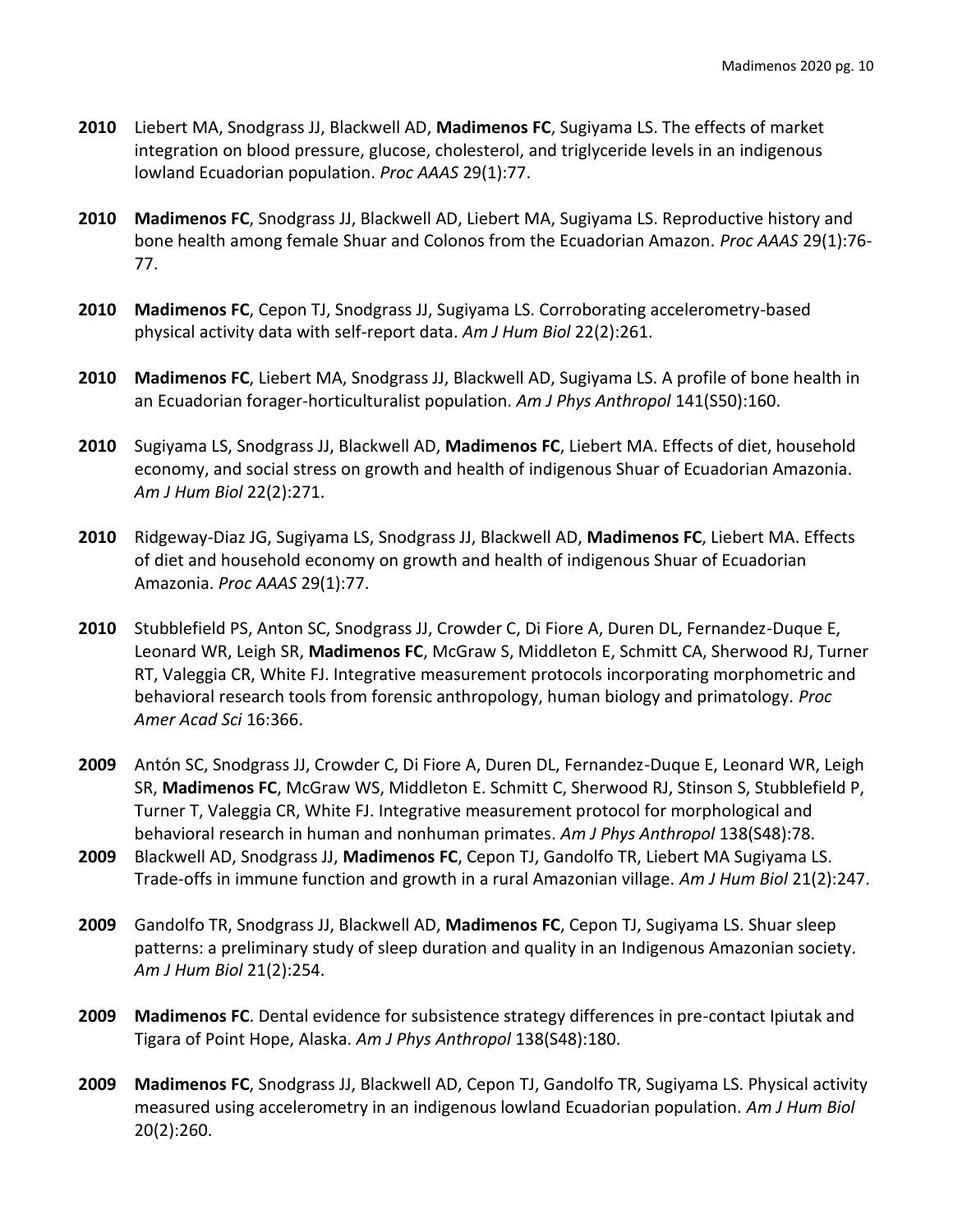- **2009** Snodgrass JJ, Antón SC, Crowder C, Di Fiore A, Duren DL, Fernandez-Duque E, Leonard WR, Leigh SR, **Madimenos FC**, McGraw WS, Middleton E. Schmitt C, Sherwood RJ, Stinson S, Stubblefield P, Turner T, Valeggia CR, White FJ. Integrative measurement protocol for morphological and behavioral research in human and nonhuman primates. *Am J Hum Biol* 20(2):269.
- **2009** Snodgrass JJ, Blackwell AD, **Madimenos FC**, Cepon TJ, Gandolfo TR, Sugiyama LS. Growth and nutritional status in an indigenous lowland Ecuadorian population. *Am J Phys Anthropol*  138(S48):243.
- **2008 Madimenos FC**, Snodgrass JJ, Leonard WR. Recent trends in human biology: a content analysis of the American Journal of Human Biology. *Am J Hum Biol* 20:226.

## **INVITED TALKS**

- **2018 CUNY Graduate Center Anthropology Program Friday Colloquium.** Indigenous health at the intersection of changing environments: Case studies from the Shuar. May 4.
- **2018 Women's Day Panel, QC Student Association Event.** March 14th .
- **2013 CUNY Graduate Center Anthropology Program Friday Colloquium.** The Shuar Health and Life History Project: Market integration, life history, and health in an Indigenous Amazonian Ecuadorian Population. October 4.

## *Prior To Initial Appointment At Queens College*

- **2013 Yale University**, Anthropology Department Brown Bag Lunch. Trade-offs in reproduction and skeletal health among Shuar women of Ecuadorian Amazonia. January 17.
- **2012 Ithaca College Anthropology Club Brown Bag Lunch.** The Shuar health and life history project. November 8.
- **2010 UO Fall Administrator-Graduate Student Dinner**, Shuar health and life history project: market integration and health.
- **2010 UO Institute of Cognitive and Decision Sciences,** The Shuar health and life history project: exploring the health effects of a market economy.

## **CONFERENCE SESSION ORGANIZER**

**2015 Madimenos F**, Waller MT. Engaging Research Communities: Collaborating and translating research in biological anthropology. Invited Poster Session. 84th Annual Meeting of the American Association of Physical Anthropologists. *Am J Phys Anthropol* 60:43-44.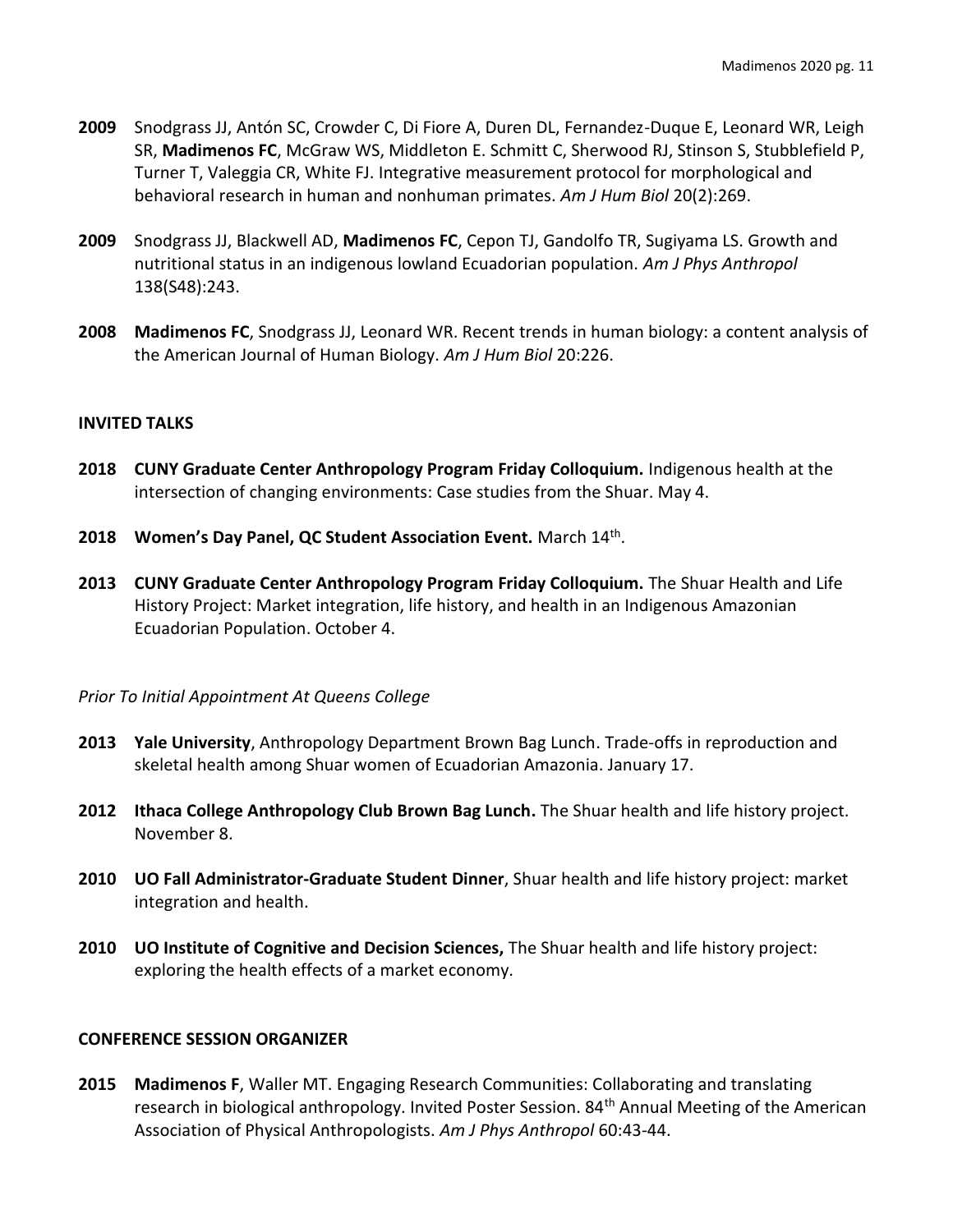**2014 Madimenos FC,** Middleton E, Antón SA, Snodgrass JJ. The Bones and Behavior Project: Fostering integration across biological anthropology. Invited Poster Session. 83rd Annual Meeting of the American Association of Physical Anthropologists. *Am J Phys Anthropol* 153(S58):40-41.

## **OTHER PRESENTATIONS (Not Listed Above)**

- **2018 Madimenos FC.** Skeletal health insight from two Amazonian forager-horticulturalist populations. QC Biology Symposium. January 17.
- **2016** Liebert MA, **Madimenos FC**, Urlacher SS, Gilder TE, Snodgrass JJ, Sugiyama LS. Developing cultural consonance models for Shuar children of Amazonian Ecuador. Annual Meeting of the Society for Applied Anthropology, Vancouver, Canada.

### *Prior To Initial Appointment At Queens College*

- **2012** Liebert MA, Cepon TJ, **Madimenos FC**, Mathur A, Williams SR, Naidoo N, Snodgrass JJ. Selfreported physical activity and measured energy expenditure using accelerometers: Results of a SAGE sub-study in India. Annual Meeting of the Population Association of America, San Francisco, CA.
- **2011** Liebert MA, Cepon TJ, **Madimenos FC**, Sugiyama LS, Blackwell AD, Leonard WR, Tarskaia TM, Klimova LA, Krivoshapkin VG, Snodgrass JJ. Variation in cardiovascular disease risk in response to market integration in two diverse populations. Second Annual Graduate Student Research Forum, University of Oregon.
- **2011 Madimenos FC,** Snodgrass JJ, Blackwell AD, Liebert MA, Cepon TJ, Sugiyama LS. The Shuar health and life history project: Female reproductive history and bone health. Second Annual Graduate Student Research Forum, University of Oregon.
- **2011 Madimenos FC,** Snodgrass JJ, Blackwell AD, Liebert MA, Sugiyama LS. Effects of female reproductive history on bone health among Shuar and Non-Shuar Colonos from Ecuadorian Amazonia. Annual Meeting of the Society for Applied Anthropology, Seattle, WA.
- **2011** Snodgrass JJ, Wiesner M, Martinez Jr. C, Kaplan C, Capaldi D, **Madimenos FC**. Acculturation, psychosocial stress, and EBV antibodies among Latino mother-child dyads. Annual Meeting of the Society for Applied Anthropology, Seattle, WA.
- **2010** Blackwell AD, Snodgrass JJ, **Madimenos FC**, Liebert MA, Sugiyama LS. Parasite transmission, resource competition, and life history allocations: the effects of family composition on the growth and immune function of Shuar children. Annual Meeting of the Human Behavior and Evolution Society (HBES), Eugene, OR.
- **2010** Liebert MA, Snodgrass JJ, Blackwell AD, **Madimenos FC**, Sugiyama LS. Market integration, evolutionary mismatches, and the emergence of hypertension, high cholesterol and type 2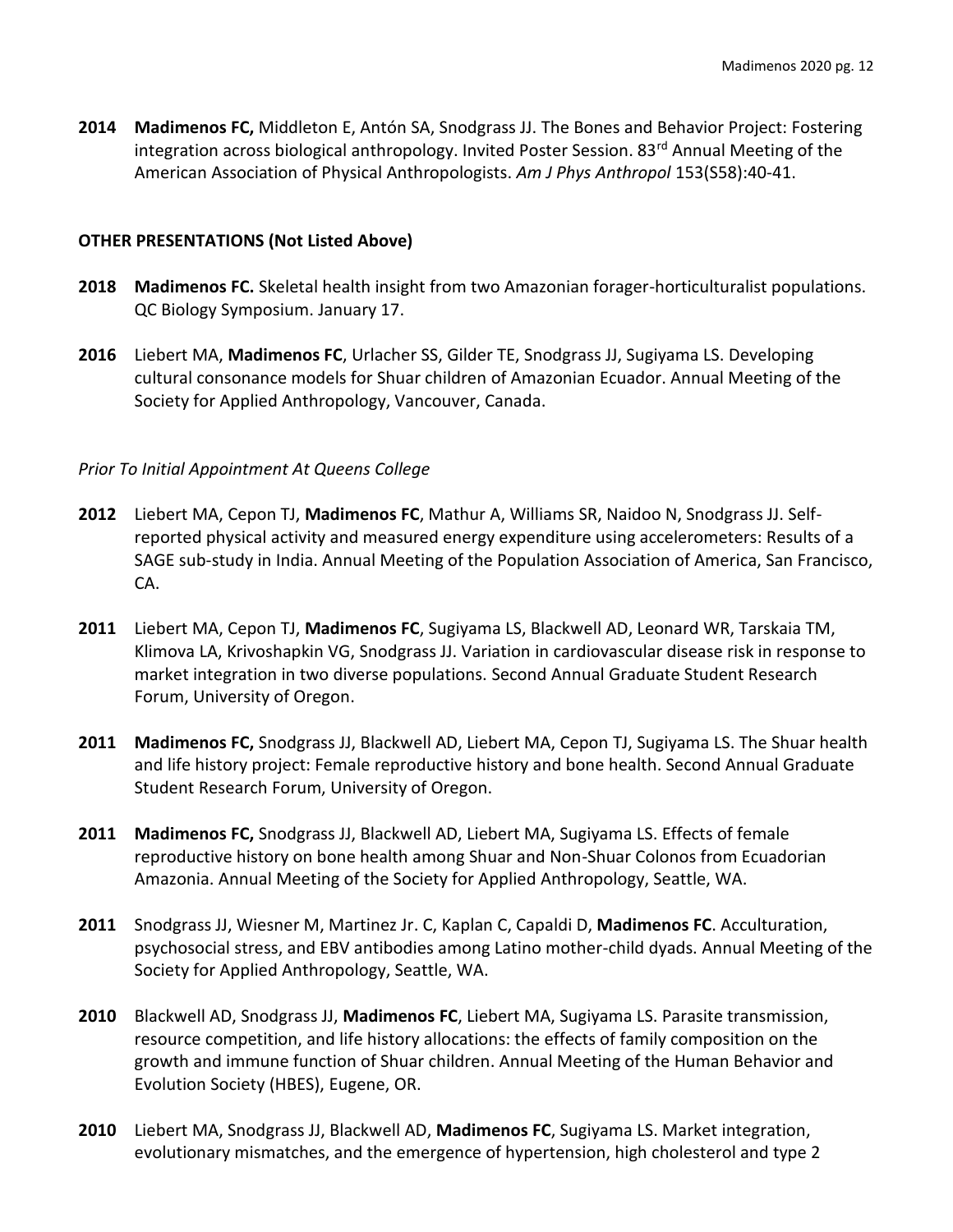diabetes among indigenous Shuar of neo-tropical Ecuador. Annual Meeting of the Human Behavior and Evolution Society (HBES), Eugene, OR.

- **2010 Madimenos FC**, Snodgrass JJ, Blackwell AD, Liebert MA, Sugiyama LS. Female reproduction history and bone health among Shuar and Colonos from the Ecuadorian Amazon: a life history theory perspective. Annual Meeting of the Human Behavior and Evolution Society (HBES), Eugene, OR.
- **2010 Madimenos FC**, Snodgrass JJ, Blackwell AD, Liebert MA, Sugiyama LS. Reproductive status and energy dynamics in an indigenous Ecuadorian forager-horticulturalist population. Annual Meeting of the Human Behavior and Evolution Society (HBES), Eugene, OR.
- **2010 Madimenos FC**, Snodgrass JJ, Blackwell AD, Liebert MA, Sugiyama LS. Life history trade-offs between bone health and female reproductive history among the indigenous Shuar and Colonos from the Ecuadorian Amazon. Alliance of Latin American Biologists-Human Biology Association (ALAB-HBA) meeting. Bogota, Colombia.
- **2010** Rueckert TJ, Snodgrass JJ, **Madimenos FC**, Blackwell AD, Liebert MC, Sugiyama LS. Effects of household ecology and market integration on Shuar nutritional status and hemoglobin (Hb) in an indigenous lowland Ecuadorian population. Annual Meeting of the Human Behavior and Evolution Society (HBES), Eugene, OR.
- **2010** Sugiyama LS, Snodgrass JJ, Liebert MA, Blackwell AD, **Madimenos FC**, Ridgeway-Diaz JG. Effects of diet and household economy on growth and health of indigenous Shuar of Ecuadorian Amazonia. Alliance of Latin American Biologists-Human Biology Association (ALAB-HBA) meeting. Bogota, Colombia.
- **2009** Blackwell AD, Snodgrass JJ, **Madimenos FC**, Cepon TJ, Gandolfo TR, Sugiyama LS. Are quantityquality tradeoffs reflected in the immune function of human children? An analysis of immune function, illness frequency, and family composition in a Shuar village. Annual Meeting of the Human Behavior and Evolution Society (HBES), Fullerton, CA
- **2009** Blackwell AD, Snodgrass JJ, **Madimenos FC**, Cepon TJ, Gandolfo TR, Liebert MA Sugiyama LS. An analysis of the relationship between chronic stress, inflammation, and growth outcomes in Ecuadorian Shuar children. Annual Meeting of the Northwest Anthropological Conference (NWAC), Newport, OR.
- **2009 Madimenos FC**, Snodgrass JJ, Blackwell AD, Cepon TJ, Gandolfo TR, Liebert MA, Sugiyama LS. Energetics and novel environments: physical activity using accelerometry in an indigenous lowland Ecuadorian population*.* Annual Meeting of the Northwest Anthropological Conference (NWAC), Newport, OR.
- **2009** Sugiyama LS, Snodgrass JJ, Blackwell AD, **Madimenos FC**, Cepon TJ, Gandolfo TR, Liebert MA. Growth and nutritional status in an indigenous lowland Ecuadorian population. Annual Meeting of the Human Behavior and Evolution Society (HBES), Fullerton, CA.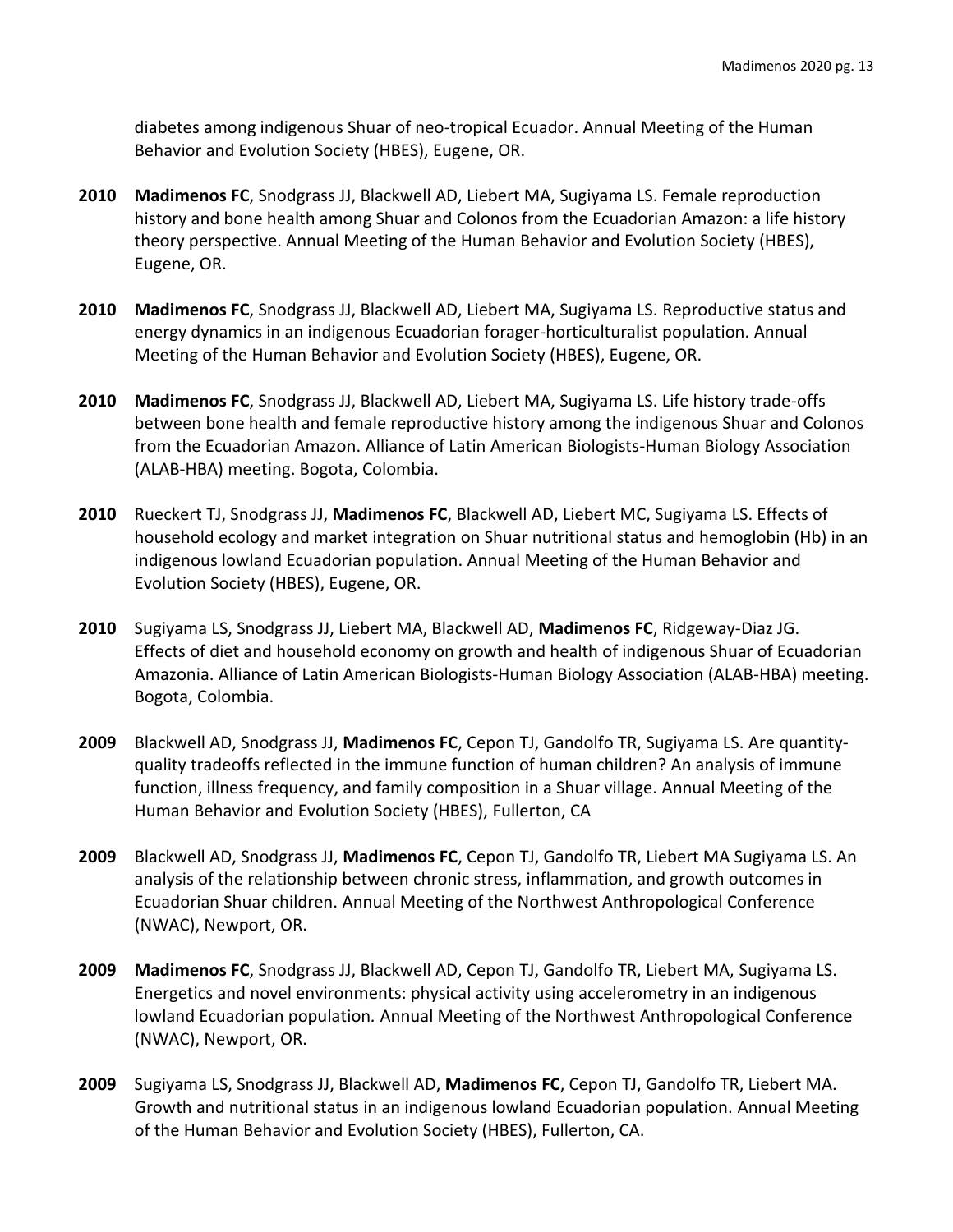- **2008 Madimenos FC**, Nelson GC. Obelionic cranial deformation in the American Southwest. Annual Meeting of the Paleopathology Association, Columbus, OH.
- **2007 Madimenos FC**. Dental evidence for division of labor in the precontact Ipiutak and Tigara of Point Hope, Alaska. Department of Anthropology Colloquium Series, University of Oregon, Eugene, OR.
- **2007 Madimenos FC**, Snodgrass JJ. Biomarker and anthropometric data collection. Presentation to assessors from the Farmworker Housing Development Corporation and Oregon Social Learning Center (for project "Stress and culture change among Latino immigrants in Oregon"), Woodburn, OR.
- **2007** Nelson GC, **Madimenos FC**. Unusual cranial deformation in a Gallina skeletal series. Annual Meeting of the Paleopathology Association, Philadelphia, PA.
- **2005 Madimenos FC**. 2005. Dental evidence for division of labor in the prehistoric Ipiutak and Tigara of Point Hope, Alaska. Department of Anthropology West Field/R.J. Russell Research Grant Friday Forum, Louisiana State University, LA.

## **GRANTS & FELLOWSHIPS**

| 2020          | Health Outcomes of Migration among Ecuadorians living in Tri-State Area: Investigating |
|---------------|----------------------------------------------------------------------------------------|
|               | the "immigrant health paradox" through a cross-population comparison with native       |
|               | Ecuadorians, PSC-CUNY Research Award (\$3500)                                          |
| 2018          | Effects of Inflammation & Elevated Immune Function on Bone Density in Amazonian        |
|               | Ecuadorian Children & Adolescents, PSC-CUNY Research Award (\$5892)                    |
| 2017          | Investigating Trade-Offs in Linear Growth and Bone Accretion among Amazonian Shuar of  |
|               | Ecuador, PSC-CUNY Research Award (\$3500)                                              |
| 2014          | Market Integration Influences on Skeletal Health, PSC-CUNY Research Award (\$3500)     |
| 2013          | Wenner-Gren Engaged Anthropology Grant (\$5000)                                        |
| 2013          | Summer Research Grant, Ithaca College (\$3350)                                         |
| 2011          | Health Education Department Fund Award for Travel, University of Oregon (\$350)        |
| $2010 - 2011$ | University of Oregon Doctoral Dissertation Research Fellowship (\$18,000)              |
| 2010          | Department of Anthropology Travel Award, University of Oregon (\$200)                  |
| $2009 - 2011$ | National Science Foundation Doctoral Dissertation Improvement Grant (\$1900)           |
| $2009 - 2010$ | Wenner-Gren Dissertation Fieldwork Grant (\$19,770)                                    |
| $2009 - 2010$ | L.S.B. Leakey Foundation Research Grant (co-PI; The effects of reproductive            |
|               | history and lifestyle on bone density among the Shuar of Ecuador; \$17,060)            |
|               | (JJ Snodgrass [PI] and LS Sugiyama [co-PI])                                            |
| 2008          | Department of Anthropology Travel Award, University of Oregon (\$300)                  |
| 2008          | Juda Memorial Endowment Research Fund, University of Oregon (\$1000)                   |
| 2008          | Health Education Department Fund Award for Travel, University of Oregon (\$350)        |
| 2008          | Evonuk Memorial Graduate Fellowship, University of Oregon (\$4200)                     |
| 2008          | Graduate School Research Award, University of Oregon (\$500)                           |
| $2007 - 2010$ | Graduate Teaching Fellowship, University of Oregon                                     |
| $2006 - 2007$ | Promising Scholar Fellowship, University of Oregon                                     |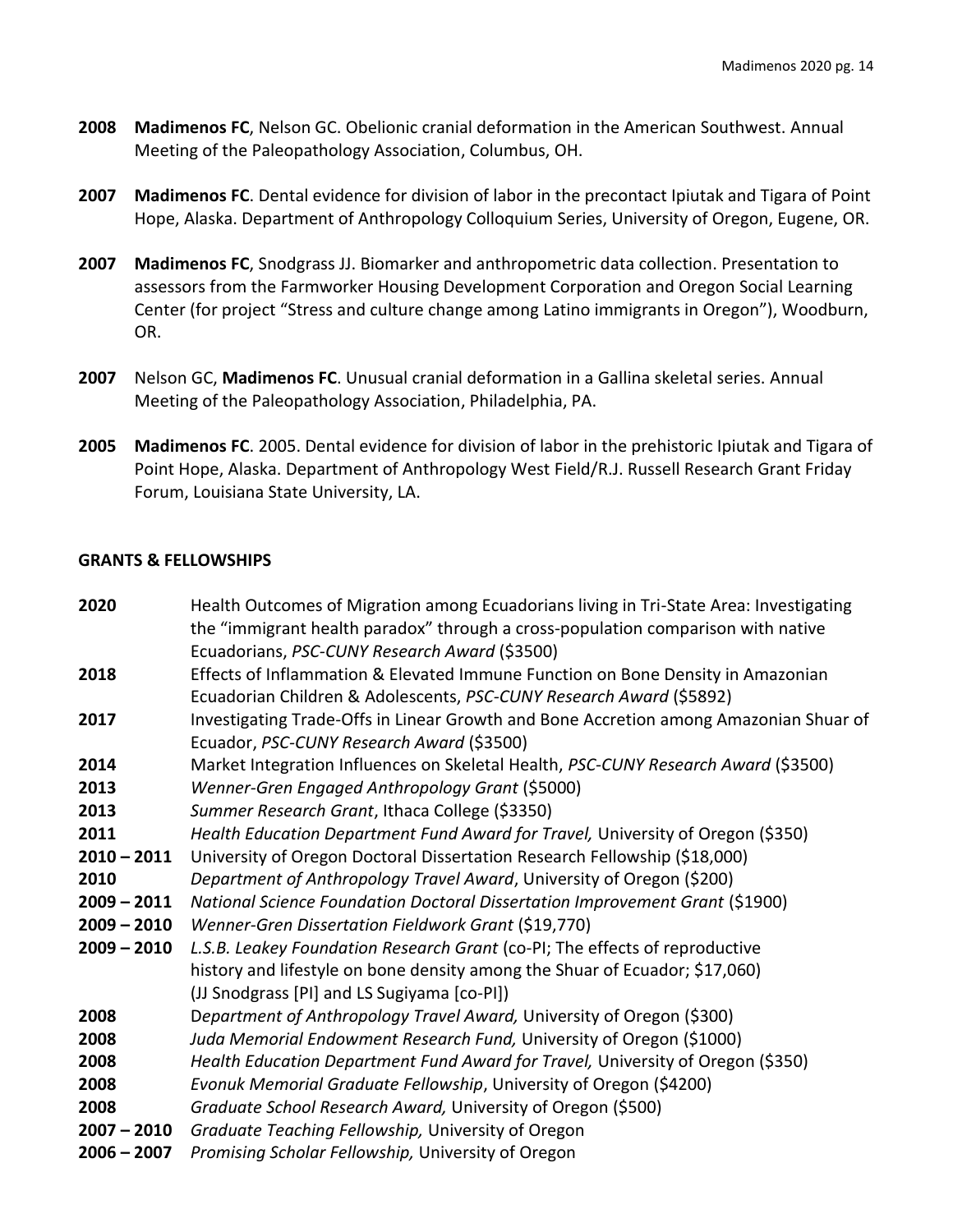**2004** *Robert C. West Research Travel Grant,* Louisiana State University (\$300)

#### **AWARDS & HONORS**

- **2016** Expanding Hybrid and Online Programs at Queens College, Project Development for Online Courses (with Drs. Larissa Swedell & Karine Tache), Center for Teaching & Learning, Queens College **2011** E.E. Hunt Prize for Exceptional Student Presentation, Human Biology Association
- **2002** Founder's Day Award Recipient for Academic Excellence*,* New York University
- **1999 – 2002** Academic Excellence Scholarship, New York University

#### **HONORS THESIS COMMITTEE**

- **Spring 2020** Lauren Kehoe, "Secular Trends in Contraception Use Among Indigenous Shuar and Colono Women" (chair)
- **Spring 2018** Alejandro Laserna, "Reconstructing the life of wild gorillas based on pathological features in the skeleton: Implications for the bioarcheology of care"
- **Spring 2017** Olha Lysa, "Life Histories of Body Donors of Teaching Collection in Queens and Lehman Colleges CUNY"
- **Fall 2015** Simranjit Kaur, "The Role of Socioeconomic Status on the Developmental Origins of Health and Disease"
- **Spring 2015** Sana Khalid, "Osteoarthritis in Archaic vs. Mississippian Humans" Jenna Lynch, "Provenancing Faunal Fossils on the Homa Peninsula in Kenya"

#### **DISSERTATION COMMITTEE**

**Fall 2018** Ayesha Yasmeen Hinedi, "Influence of the Silk Road trade on the craniofacial morphology of populations in Central Asia"

#### **INTERNATIONAL STUDENT MENTORING**

- **Spring 2018** Sabah Moughal (University of Auckland, New Zealand) "Influence of developmental factors on anthropometric variation in Punjabi migrants living in New Zealand," Master's Thesis.
- **Spring 2017** Mariana Torres Arroyo (Cinvestav-Mérida, Mexico), **"**Changes in nutritional status in relation to dietary habits from adolescence to adulthood in Merida, Yucatan: A cohort study," Master's Thesis.